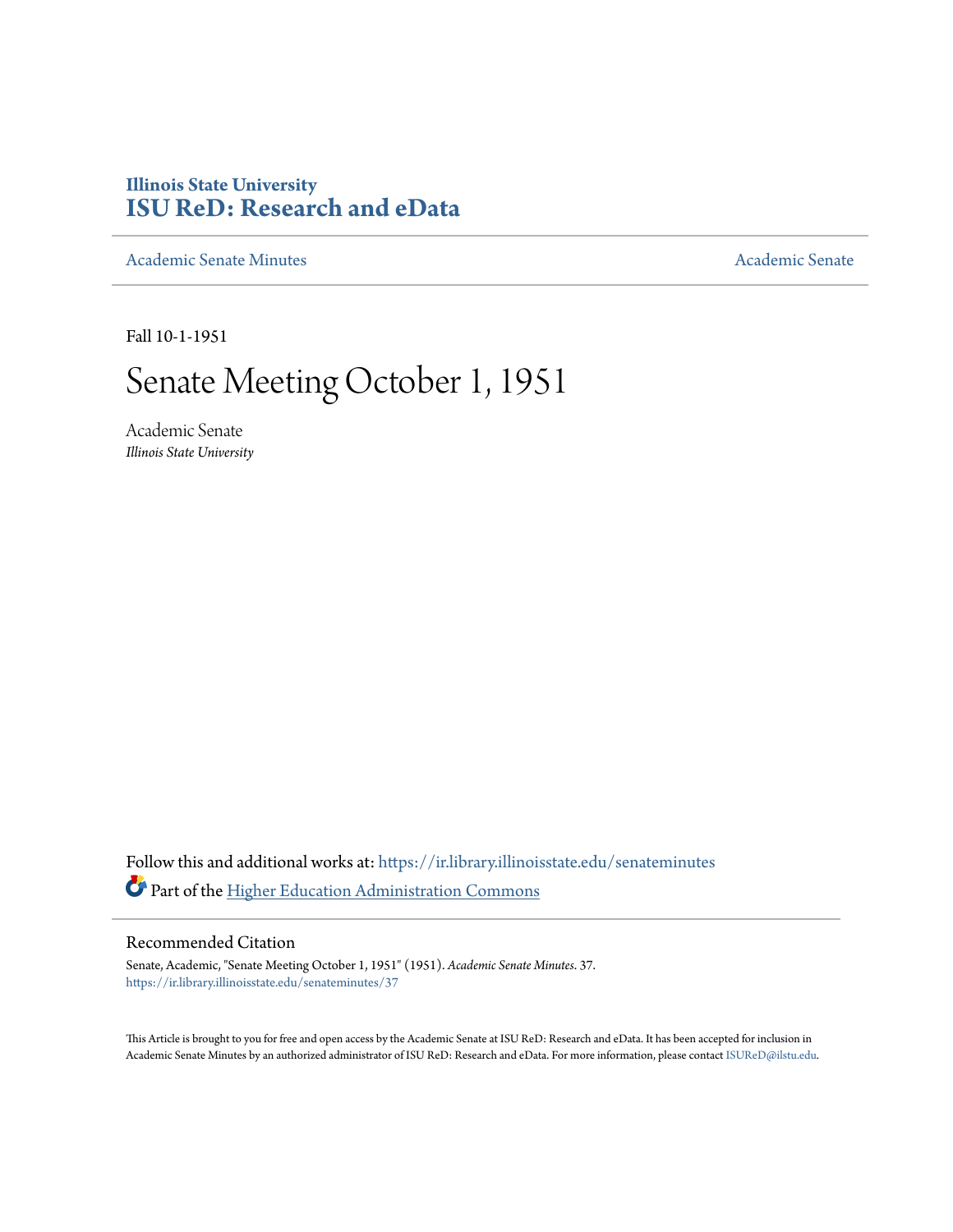RECEIVED

**OCT 161951** 

## SENATE 1 RETING October 1, 1951

The meeting was called to order by President Fairchild with all members present except liss Dirks, Mr. Hiett, and Miss Knudson.

The President introduced new members of the Senate as follows: Mr. Kinneman, Head of the Department of Social Science; Mr. Watterson, Head of the Department of Geography and Geology: Dr. Moulton, Assistant Director of the University Health Service; and Dr. Furcell, Director of the University Health Service.

Dean Larsen asked that department heads consult their staff members in planning the program for the next semester indicating special requests so that such requests may be granted as much as possible in the building of the program. Dean Larsen also pointed out that a problem is arising with reference to prerequisites for student teaching. It was agreed that all definite prerequisites for student teaching should be listed in the catalog, but that unless programming is done very carefully student teaching assignments, especially in the second teaching fields, will pile up in the last senester of the senior year. It was suggested that this might be a problem which would concern the curriculum committee also. After some discussion, ir. Lamkey moved that further consideration be given to the item at the next meeting of the University Senate. Lr. Gooding seconded the motion and it was carried.

liss Kirchhoefer made a report with reference to enrollments indicating that the enrollment for this semester at present is 2213 as compared with the final figure of 2449 a year ago. There may be a few more late registrations. There are 1007 men and 1206 women. Nine hundred fifty seven students hold state scholarships as compared with 909 a year ago. There are 137 in the Graduate School as compared with  $1/4$  a year ago.

President Fairchild pointed out that there is an increased enrollment in pupils in the Special Monocation Building, in the Metcalf School, and in the University High School. In. liller reported that there are 638 enrolled in extension courses at present as compared with a final figure of 432 a year ago.

President Fairchild discussed briefly the functions of department heads, directors of divisions, and those heading other areas in the University and representing those areas in the University Senate. He called attention to the fact that some of these functions are outlined in the Faculty Handbook. He also indicated that:

- 1. It is inportant to secure and keep good staff members, Departments, divisions, and areas have a definite responsibility in this connection.
- 2. Assistance through supervision is very important in helping individual staff members grow in their work. Every faculty member should be encouraged to attend some professional conferences and conventions even though there are limitations as to travel expense, missing classes, etc.
- 3. Faculty members should work very closely with students in classroom. situations, in individual conferences, and in social activities.
- 4. All faculty members should exert leadership by making professional contributions.
- 5. Business leadership is important especially in making the best use of available departmental and area funds.